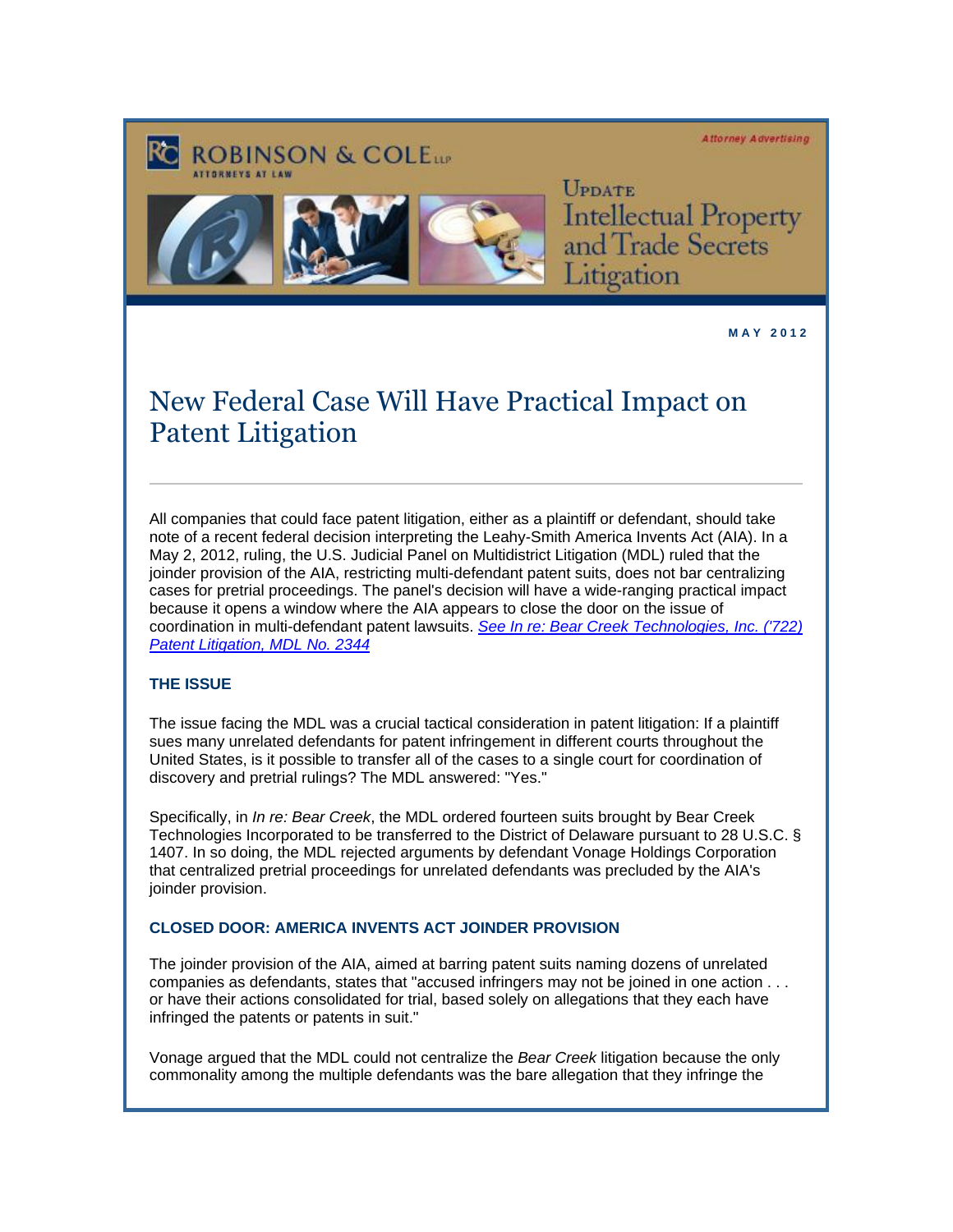same patent. At issue in each action is the infringement of a Bear Creek patent by various telecommunications companies and related questions surrounding the validity or enforceability of the patent.

#### **OPEN WINDOW: SECTION 1407 AUTHORITY**

The MDL found that when it uses its 28 U.S.C. § 1407 authority to centralize cases in a single district for pretrial proceedings, it is not turning all the transferred cases into one action or joining the defendants as defined by the AIA. The separate nature of the actions is preserved and each case will have its own separate trial. The cases are transferred and centralized only to streamline discovery and other pretrial litigation.

Furthermore, the MDL concluded that if Congress had intended the joinder provision to apply to pretrial centralization, it would have said so explicitly. The MDL found the text and legislative history of the AIA to be silent as to pretrial transfer, only discussing actions "consolidated for trial."

Although Vonage argued that centralization would lead to a flood of requests by plaintiffs to the MDL attempting to circumvent the AIA's joinder provision, the MDL asserted that this was an insufficient reason to deny centralization. Centralization of any proceeding, including patent cases, is not automatic, and will necessarily depend on the facts, parties, procedural history, and other circumstances in a given litigation.

#### **CONTACT US**

The America Invents Act is a comprehensive piece of legislation that makes broad changes to a statutory scheme that has been relatively unchanged for nearly 60 years. Accordingly, a careful, detailed analysis of its provisions should be undertaken prior to taking any action with regard to any specific intellectual property or intellectual property litigation.

If you need assistance or you have any questions concerning the impact of *Bear Creek*, lawyers in Robinson & Cole's [Intellectual Property and Trade](http://cl.exct.net/?ju=fe2917737367047c721c77&ls=fdf11c787363047877137177&m=fefb1671756c0d&l=fecc117471640679&s=fdfa15757d6407787c167071&jb=ffcf14&t=) Secrets Litigation Team and [Intellectual Property and Technology Group](http://cl.exct.net/?ju=fe2817737367047c721c78&ls=fdf11c787363047877137177&m=fefb1671756c0d&l=fecc117471640679&s=fdfa15757d6407787c167071&jb=ffcf14&t=) are available to assist you.

For more information, please contact one of the following attorneys:

[William J. Kelleher III](http://cl.exct.net/?ju=fe2717737367047c721c79&ls=fdf11c787363047877137177&m=fefb1671756c0d&l=fecc117471640679&s=fdfa15757d6407787c167071&jb=ffcf14&t=) (203) 462-7514

[Craig A. Raabe](http://cl.exct.net/?ju=fe2f17737367047c721d70&ls=fdf11c787363047877137177&m=fefb1671756c0d&l=fecc117471640679&s=fdfa15757d6407787c167071&jb=ffcf14&t=) (860) 275-8304

[Ronald W. Zdrojeski](http://cl.exct.net/?ju=fe2e17737367047c721d71&ls=fdf11c787363047877137177&m=fefb1671756c0d&l=fecc117471640679&s=fdfa15757d6407787c167071&jb=ffcf14&t=) (860) 275-8240

[Nuala E. Droney](http://cl.exct.net/?ju=fe2d17737367047c721d72&ls=fdf11c787363047877137177&m=fefb1671756c0d&l=fecc117471640679&s=fdfa15757d6407787c167071&jb=ffcf14&t=) (860) 275-8346

[Andrea Donovan Napp](http://cl.exct.net/?ju=fe2c17737367047c721d73&ls=fdf11c787363047877137177&m=fefb1671756c0d&l=fecc117471640679&s=fdfa15757d6407787c167071&jb=ffcf14&t=) (860) 275-8206

Other members of the Intellectual Property and Trade Secrets Litigation team: